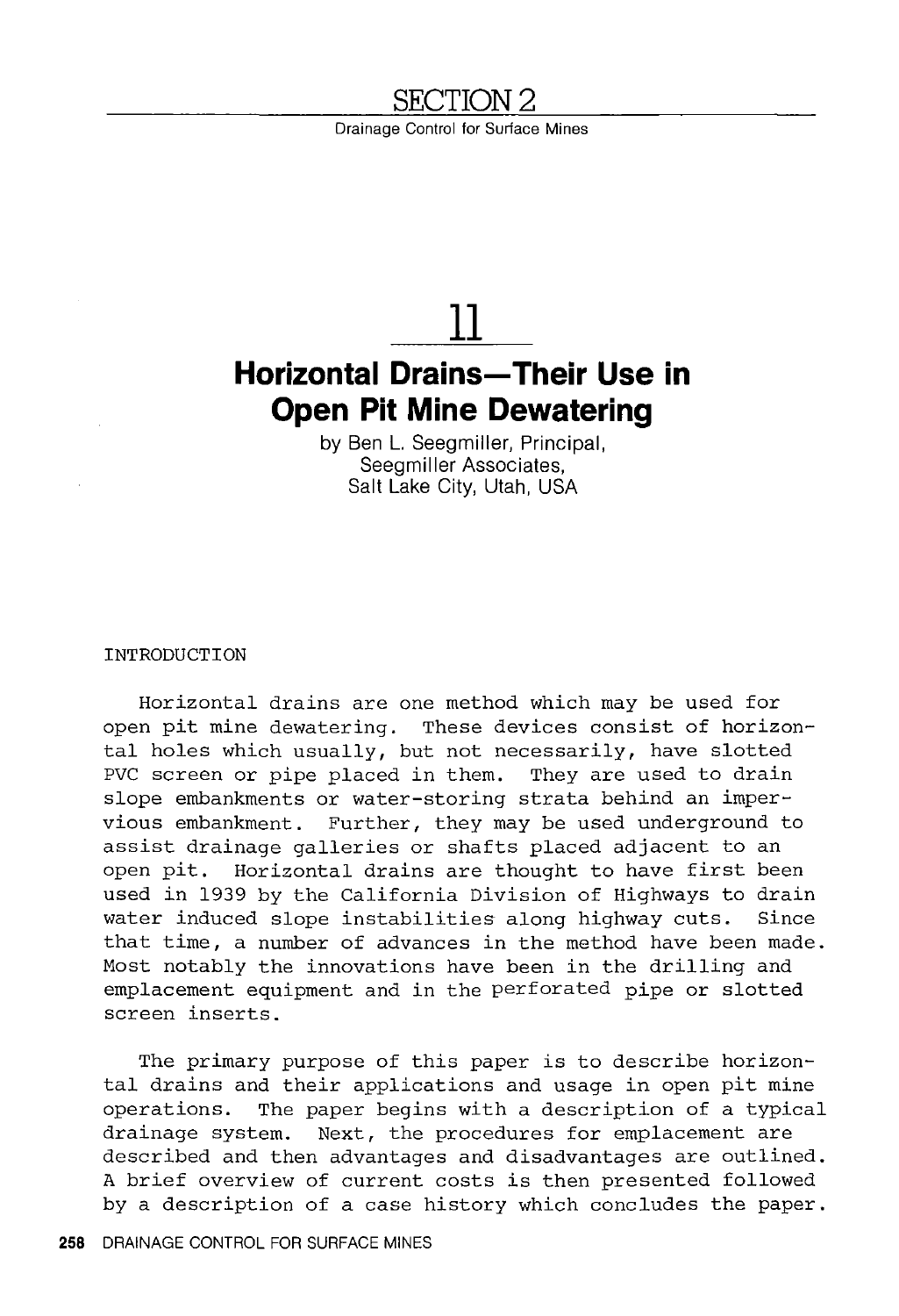#### SYSTEM DESCRIPTION

#### Drain Characteristics

Slotted  $l_2^2$ -in. nominal diameter PVC (schedule 80 polyvinyl chloride pipe) screen with machined joints is placed inside holes approximately 4-in. in diameter. The slots vary in size with the smallest being 0.010-in. and the most typical being 0.020-in. The holes are drilled just above the toe of a bench embankment at a slight upward angle, as shown in Figure 1, and at an average length of about 500 feet. A short hole would be 300-ft in length and a long hole would be 700 ft or more in length. The most typical length is 400 to 600 ft. The slotted PVC screen which is placed inside the embankment usually has an unslotted or solid section of pipe placed at the beginning of the hole. A collection system, consisting of larger diameter plastic or steel pipe, usually runs along the toe of the bench and receives water from the solid pipe via a rubber connecting hose.

#### Drainage System Purpose

There are two distinct purposes for dewatering an open pit mining operation. First are the operational problems that water creates. Water tends to hamper the movement and control of the mining equipment, it increases the unit weight of the material to be removed from the pit and it can cause processing problems in the concentration plant. Second are the slope instability problems. Water reduces the effective strength in the embankment or slope materials and thus, unstable pit walls may be created. It also causes horizontal thrust forces in tension cracks, thereby reducing the factor of safety against slope failure. Horizontal drains may be used alone or in combination with other methods, such as vertical wells or drainage galleries, to lessen or eliminate the adverse affects of water.

#### Typical Applications

Any dewatering application in an open pit mine is usually worthy of investigation for potential horizontal drains. However, some cases are natural applications. Such a case is the condition where an alluvial sand and gravel overlies bedrock. In this case the top of the bedrock may be old topographic surface which is a relatively impermeable unconformity. Groundwater tends to flow along the interface and exit into the pit just above the contact. Drains may be collared either just above or below the contact. When they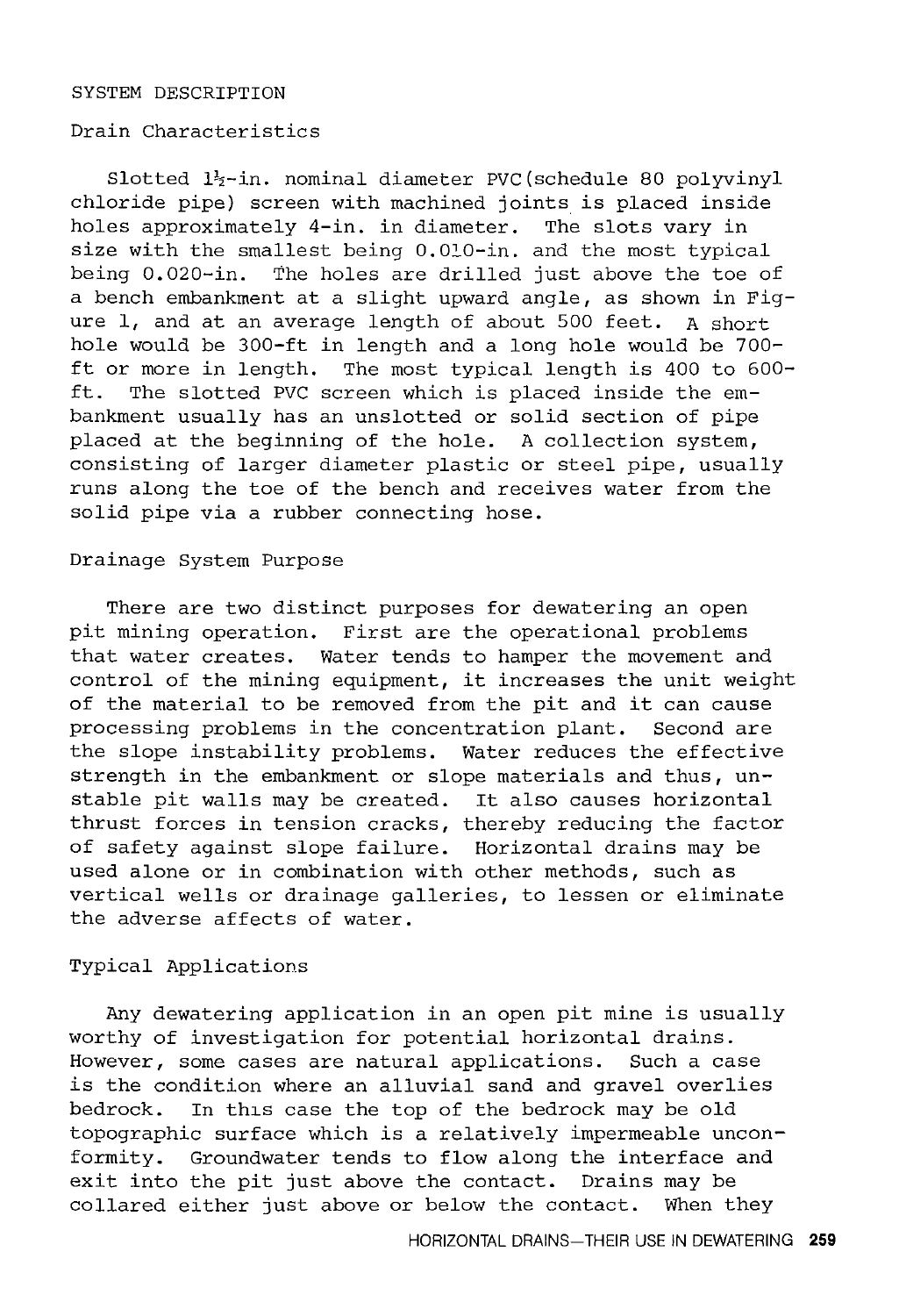

Figure 1. Horizontal Drain Emplacement.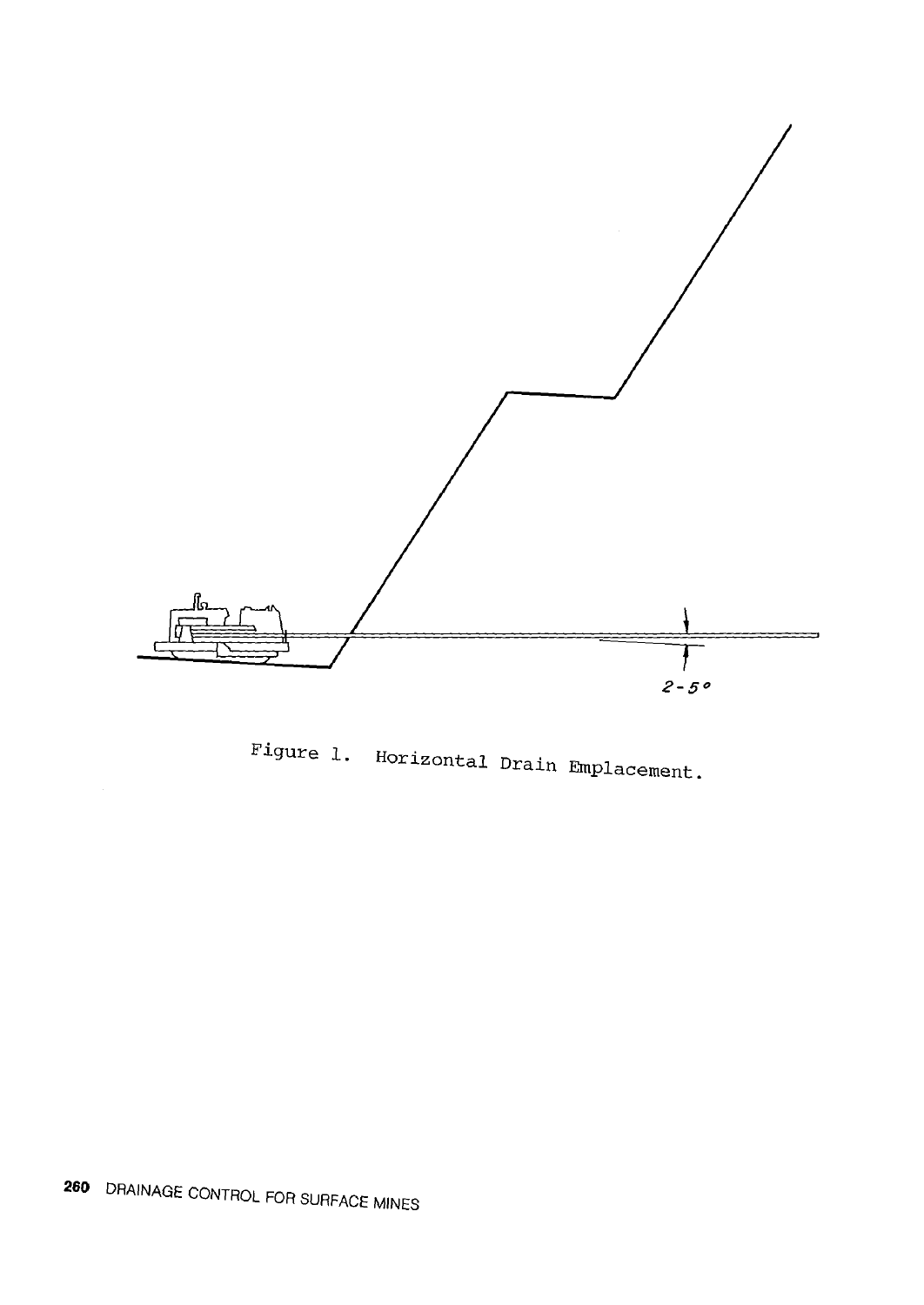are collared below the contact, they are angled upwards to pass through the contact at some distance inside the embankment. Another primary application would be in saturated soil or soft rock materials. In these cases, as in all cases, it is very important to be sure the source of the water is being considered and that means are taken, if possible, to lessen or eliminate the recharge. One other application that deserves special mention is the case of a water-bearing strata behind an impervious barrier in the pit slope. The water-bearing strata may be creating adverse stability affects even though it is not exposed in the pit. A very closely related condition is a water-filled tension crack located in or beyond the pit crest. Horizontal drains can serve to tap these water reservoirs and reduce their adverse affects.

#### EMPLACEMENT PROCEDURES

#### Initial Considerations

In order to arrive at the best possible horizontal drainage system, full consideration should first be made of the applicable geological and hydrological conditions. The existence of various joint systems, which act as primary water conduits, should be studied in terms of their spacial orientations, continuities, spacing and infilling materials. Usually it is best to lay out a horizontal drain, assuming that some leeway does exist in the orientation, so that it intersects as many joints as possible. The permeabilities of the various rock or soil units should also be examined. Typically, it may be more desirable to place more drains in a particular rock or soil material than another, owing to their different water flow and storage capacity characteristics.

#### Hole Drilling

Equipment. The first known equipment used for horizontal drains was called a "Hydrauger". It consisted of a lightweight air driven rotary drill mounted on a small frame. A hand operated ratchet level was used to advance the bit into the slope embankment. A pilot hole about 2-in. in diameter was originally drilled and then reamed to 6-in. Perforated steel pipe was then inserted by hand or with the aid of jacks. Today two commercial drilling machines are available to both perform the drilling operation and place the PVC screen. The first unit is the "Hole-Gator" which uses a hollow stem auger to bore a hole in soil or soft rock materials. The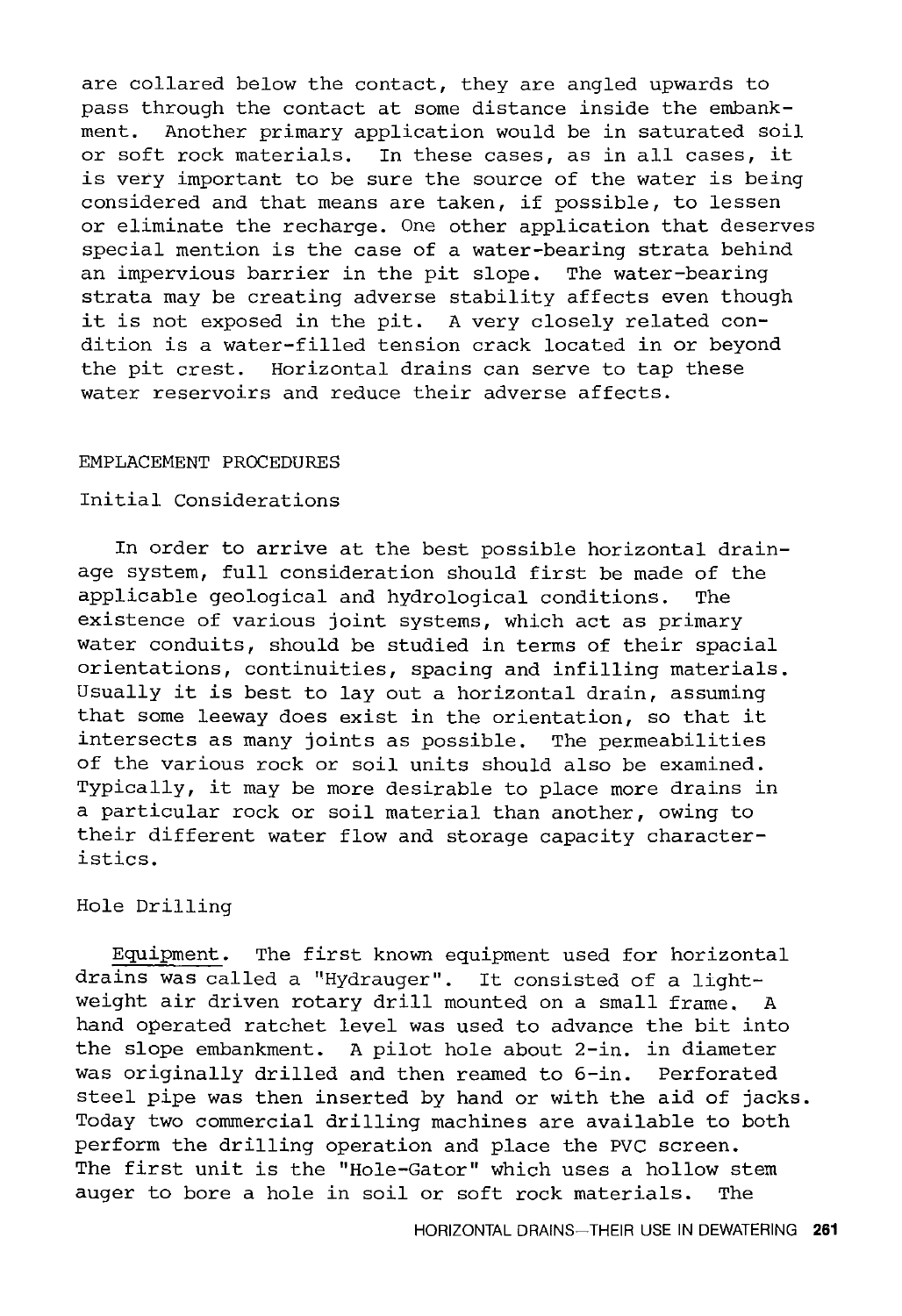slotted screen is pushed through the hollow stem, which is then withdrawn, leaving the horizontal drain in place. The second unit is the "Aardvark" which has the ability to drill holes in soft or hard rock materials with drag, tricone or hammer bits. Once the hole is drilled to the desired depth, the bit may be dropped(usually in the case of drag or tricone bits) and the slotted screen is inserted through the rods. A unique patented locking piston allows the Aardvark to successfully place drains even under the adverse conditions where running sands are present. After screen insertion, the rods are withdrawn over the drain. The drainage system is completed by attaching a collector line to the drain to carry the water away from the slope.

Hole Sizes. The first 15-20 ft of the drain hole is usually drilled at 5-in. diameter to accomodate a solid piece of surface casing or pipe. The surface pipe is unslotted and serves to transport the water from the slotted drain to a surface collection system. Auger bits are on the order of 4-in. diameter while drag bits are  $4\frac{1}{2}$ -in. diameter. Tricone bits vary from 3 3/4 to 4 1/4-in. in diameter. Down-hole hammer bit diameters are typically 4 1/4-in.

Drilling Rates and Hole Completion. These important factors obviously depend on the length of hole and the materials drilled. An example of what may be expected under good conditions is 900 ft of drilling in 8 hours, as has been experienced in Wyoming uranium mines, where the drains were placed in medium hard sandstones. Drilling of 200 ft of hole in 8 hours would be considered slow and/or difficult drilling conditions. The completion of a 100 ft long hole would be considered average if done in 6 hours in hard or difficult lithologies and 1 hour under soft or easy conditions. 500 ft horizontal drain would require from 2 to  $4\frac{1}{2}$  days for completion depending on the rock and drilling conditions.

#### Drain Length

The length of the drain must be such that it reaches the desired water bearing strata. Further, it must reach that strata and effectively solve the problem for which it was originally intended. Obviously, if severe drilling difficulties are encountered, the hole may not reach the desired depth and a lessor length will have to suffice. A general rule of thumb that may be followed in the absence of a more definitive basis is that the length of the hole should vary from H/2 to H, where H is the height of the pit slope. In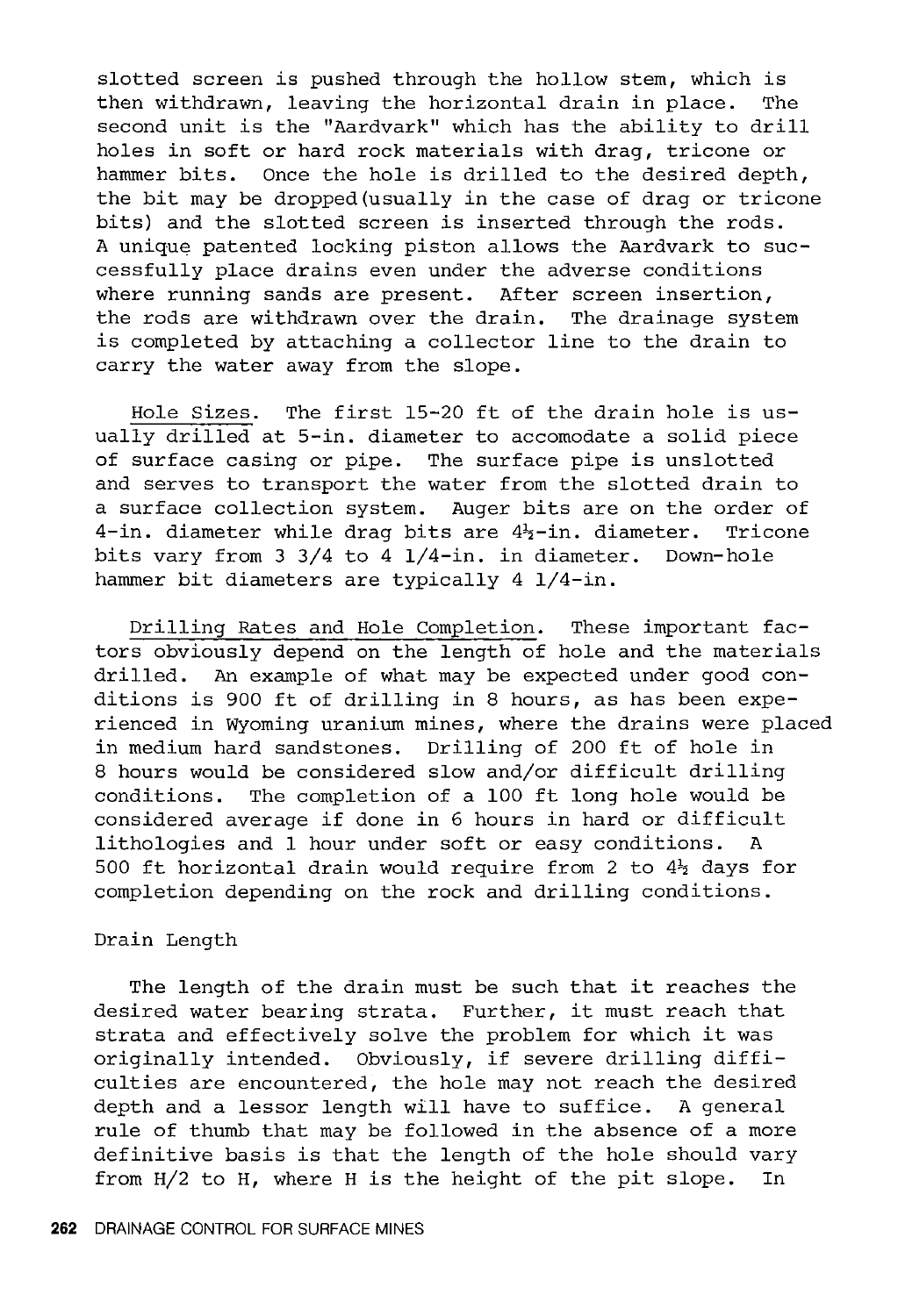other words, the length of drains for a 500 ft high slope should vary from a minimum of 250 ft to a maximum of 500 ft.

#### Spacing

Determination of the optimum spacing could, theoretically, have a geological/hydrological basis, but in practice the spacing is usually determined by trial and error. In general, drain spacings range from 10 to 100 feet. Beyond 100 ft, they seldom provide the desired drainage, while at spacings of less than 10 ft, they may not be cost-effective. The permeability conditions obviously will have a pronounced effect on the optimum spacing. As shown in Figure 2, the draw-down curves in a direction perpendicular to the drains could vary considerably depending on the permeability. Effective drainage could only be achieved with closer spaced drains where the permeability is relatively low. The trial and error procedure generally employed consists of the following: A large spacing such as 100 ft is chosen and several drains are emplaced as shown in Figure 3. The rate of flow from the drains is measured and recorded. Then a point midway between two of the drains is selected and another drain is completed. If there is interference between the drains, i.e., if the flow on the adjacent drains lessons more than<br>usual, then the drains may be too close. If no interference usual, then the drains may be too close. is noticed, then the spacing is again decreased by half. The procedure is continued until definite interference is noticed.



Figure 2. Draw-down Curves Between Drains.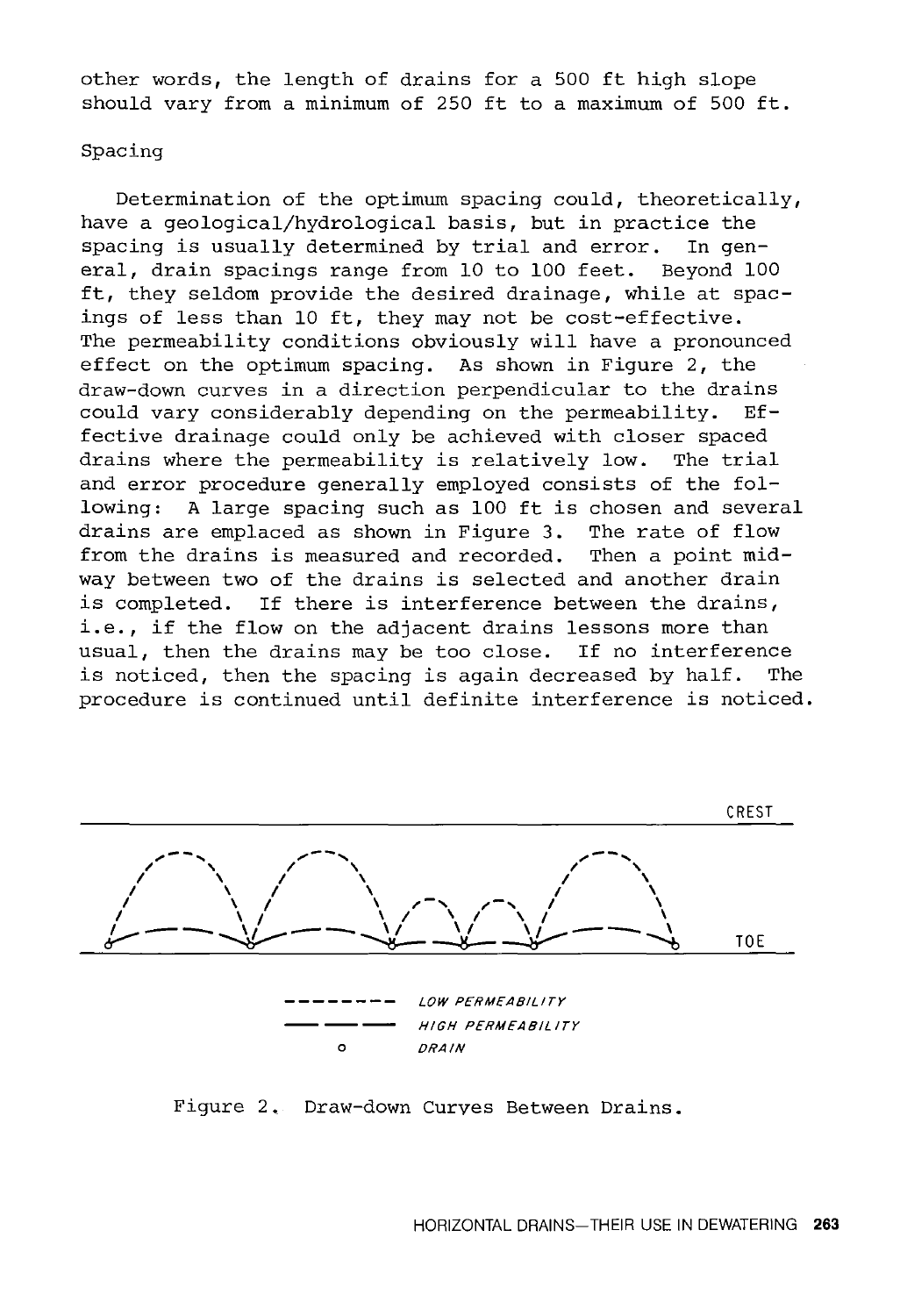

Figure 3. Horizontal Drain Spacing.

At that point the spacing is increased slightly until only slight interference takes place. The spacing would, in general, be considered optimal for that portion of the pit. Other areas, which have differing geological and hydrological conditions, may also have differing optimum drain spacings. In any case, the trial and error procedure has been found in practice to yield the best method of determining drain spacing.

#### Drain Performance

The completed drainage system should consist of the drains themselves, a collector system and monitoring piezometers, as shown in Figure 4, for example. The ultimate performance of the complete drainage system obviously is the success in getting rid of the water affecting pit operations and causing slope instabilities. In the shorter term, however, two methods to gauge drain performance are available. The first method involves the decrease in flow from the drains as a function of time. If the dewatering operation is successful, it should be expected that the amount of water flowing from the drains over a period of time decreases as the amount of water in the slope embankment decreases. An example of the decrease in flow that could occur is shown in Figure 5. In this case a flow of 100 gpm was initially experienced but quickly decreased to about 20 gpm after only one day. After one year the flow had decreased to about 10 gpm which was the static flow for this drain. Other drains under other conditions will have their own characteristic flow decrease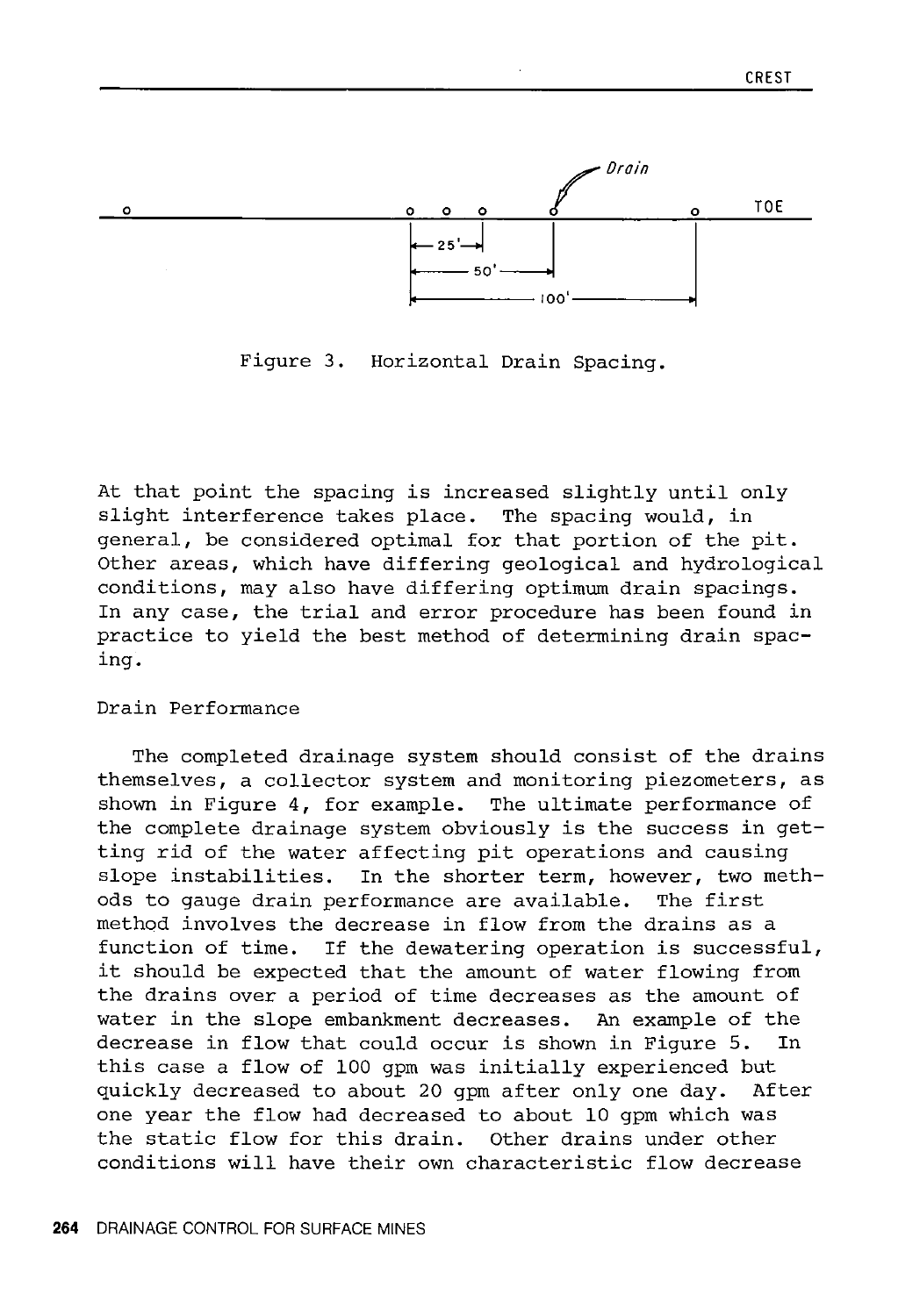

Figure 4. A Complete Horizontal Drainage System.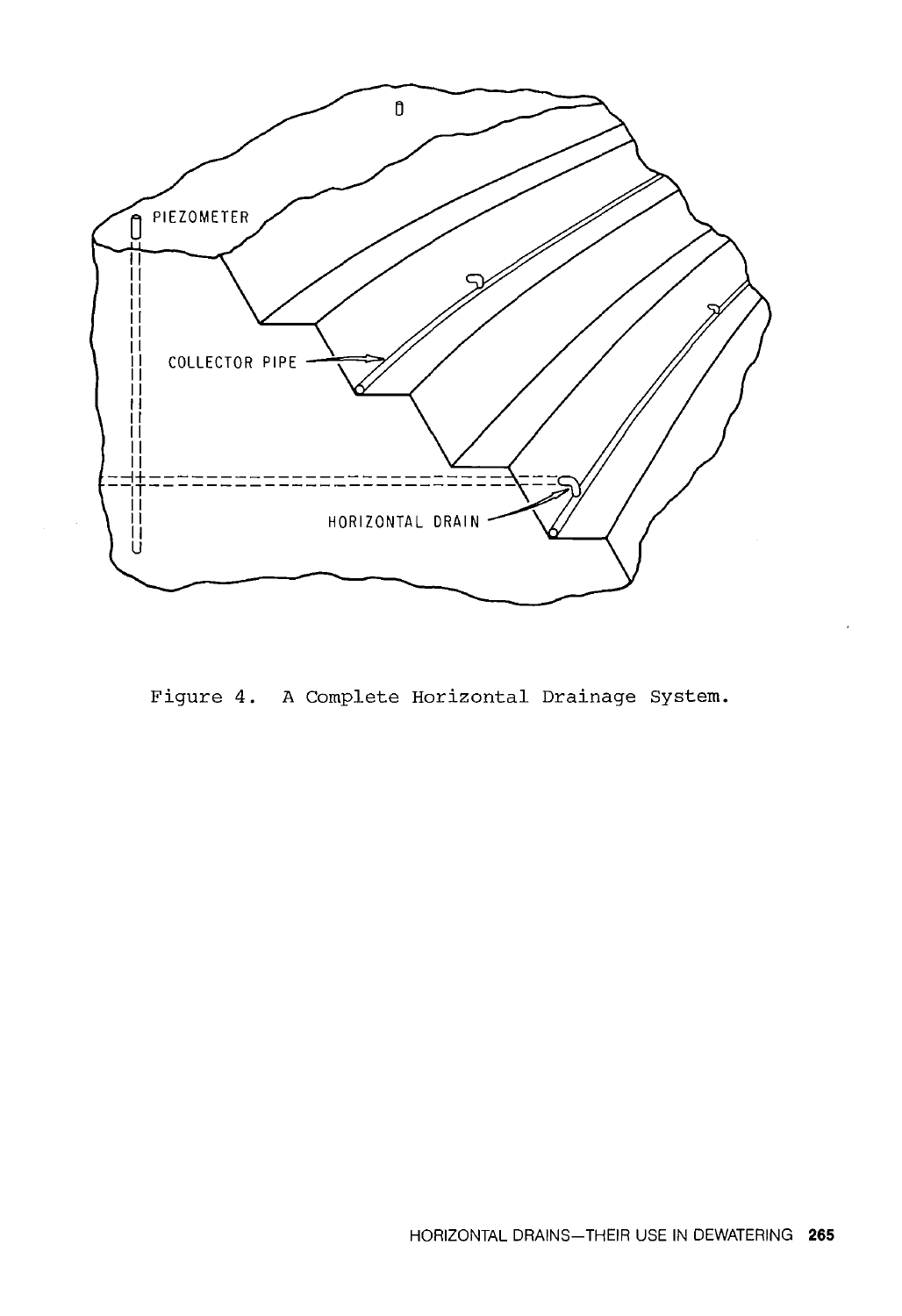

Figure 5. Horizontal Drain Flow Rate.

curves. However, they should show a marked decrease in flow rate with time, if the drains are to be considered sufficient<br>in number and effectiveness. The second method of qauging in number and effectiveness. performance is to use piezometers with which direct measurements of the water pressure in the slope may be made. As an example, consider the slope embankment shown in Figure 6. Prior to placement of the horizontal drain, the majority of the failure plane was under the phreatic surface as would be noted in the piezometer reading. After placing the drain, a distinct drop in pressure would be recorded with the piezometer, indicating the successful lowering of the groundwater below the failure plane. Use of piezometers represents a very easy and quick method to measure changes in the groundwater table. Such changes indicate whether or not a successful or unsuccessful drainage effort has been completed.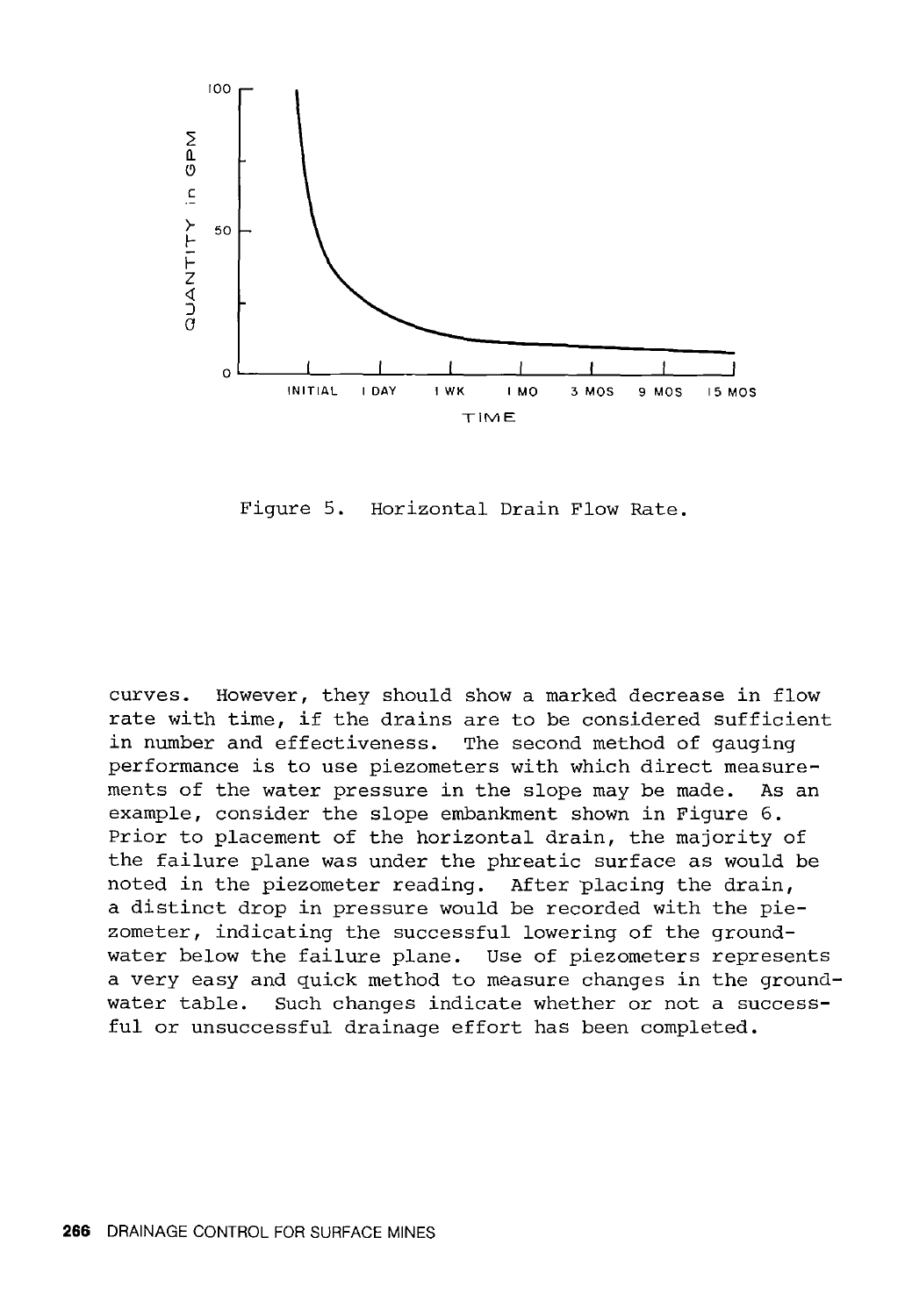

Figure 6. Groundwater Table Location Before and After Horizontal Drain Emplacement.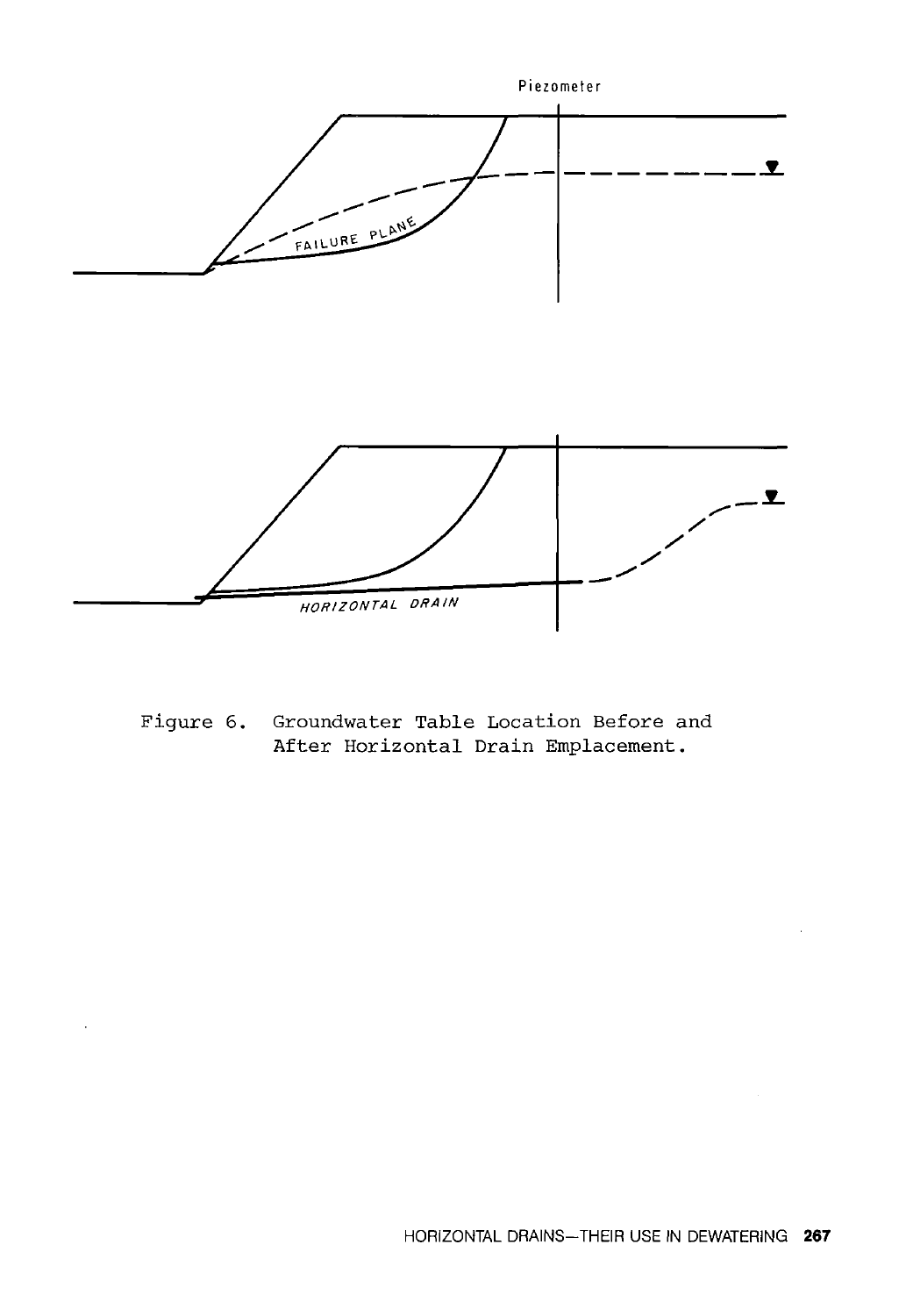The advantages of horizontal drains are many and may be enumerated as follows:

- 1 Drains are quick and easy to install
- 2 There are no moving parts
- 3 No power is required
- 4 They work by gravity
- 5 Little or no upkeep required
- 6 Corrosion proof system
- 7 They present a flexable system
- 8 System life is long
- 9 The relative cost is very low

Disadvantages are few, but may be listed as follows:

- 1 Usually an existing slope is required. However, the drains have been installed from underground galleries and from inside vertical shafts.
- 2 The water flows by gravity to the lowest point in the system and, therefore, usually at least one pump is required to remove the water from the pit.

#### COSTS - 1979

The costs of a drainage system will obviously vary with the geological and hydrological conditions. However, some ranges of figures may be specified:

|                        | Cost Per Linear Foot |           |
|------------------------|----------------------|-----------|
| Typical Drain          | Soft Rock            | Hard Rock |
| Minimum                | \$3.00               | \$4.50    |
| Maximum                | \$6.50               | \$12.00   |
| Average                | \$4.25               | \$7.00    |
| Underground (Overhead) | \$16.00              | \$20.00   |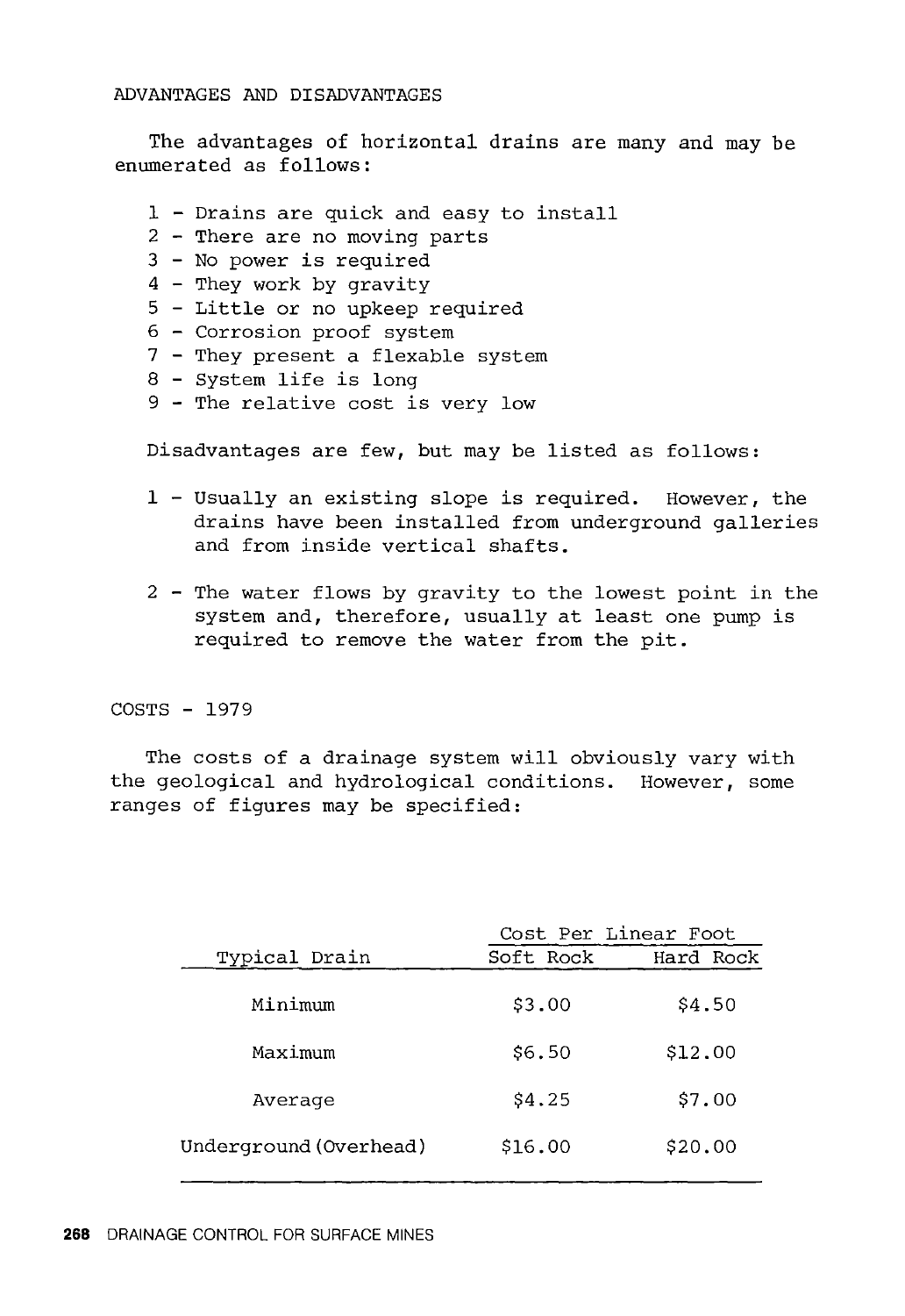#### CASE HISTORY

#### General Background

The Yerington Pit is located approximately 2 miles west of Yerington, Nevada and is in an open pit disseminated copper mine. An alluvial blanket more than 300 ft thick covers the underlying rock, which is predominately quartz monzonite. The contact forms a relatively impermeable barrier causing water to flow along old stream channels into the west end of the pit, just above the alluvial-bedrock interface. In 18 years of mining, vertical wells had been the primary dewatering tool and in most cases were successful. However, the seepage water above the alluvial-bedrock contact had not been successfully removed, even though considerable effort had been expended in drilling and pumping numerous vertical wells. The great interest in dewatering in the west end of the pit was brought about by four adverse factors: (1) the water was a hindrance to mine equipment operation; (2) the wet material represented additional weight to be hauled by truck; (3) screens in the mill became plugged when wet ore was processed and (4) slope stability problems were aggravated by water pressure affects. In 1971, the use of horizontal drains was tried as an alternative method of dewatering.

#### Procedures

The procedures used to implement the horizontal drainage system may be numerated in order as follows:

- 1 Geologic and seismic survey data were initially used to determine the shape of the alluvial-bedrock contact, specifically, the old stream channel locations.
- 2 Drain holes, which would intersect these channels and intercept a maximum amount of water, were planned.
- 3 An Aardvark was used to drill some 33 holes complete with  $l_2^L$ -in. diameter PVC screens. The holes were inclined upward at  $2-3^{\circ}$ . They had optimum spacings of approximately 75 ft and had lengths which averaged approximately 300 feet. In the alluvium, the lengths ranged from 230-400 ft while in the bedrock, lengths were in some cases only 100 ft, but up to a maximum of 520 feet. An emplacement rate of 300 ft per day of completed system was achieved.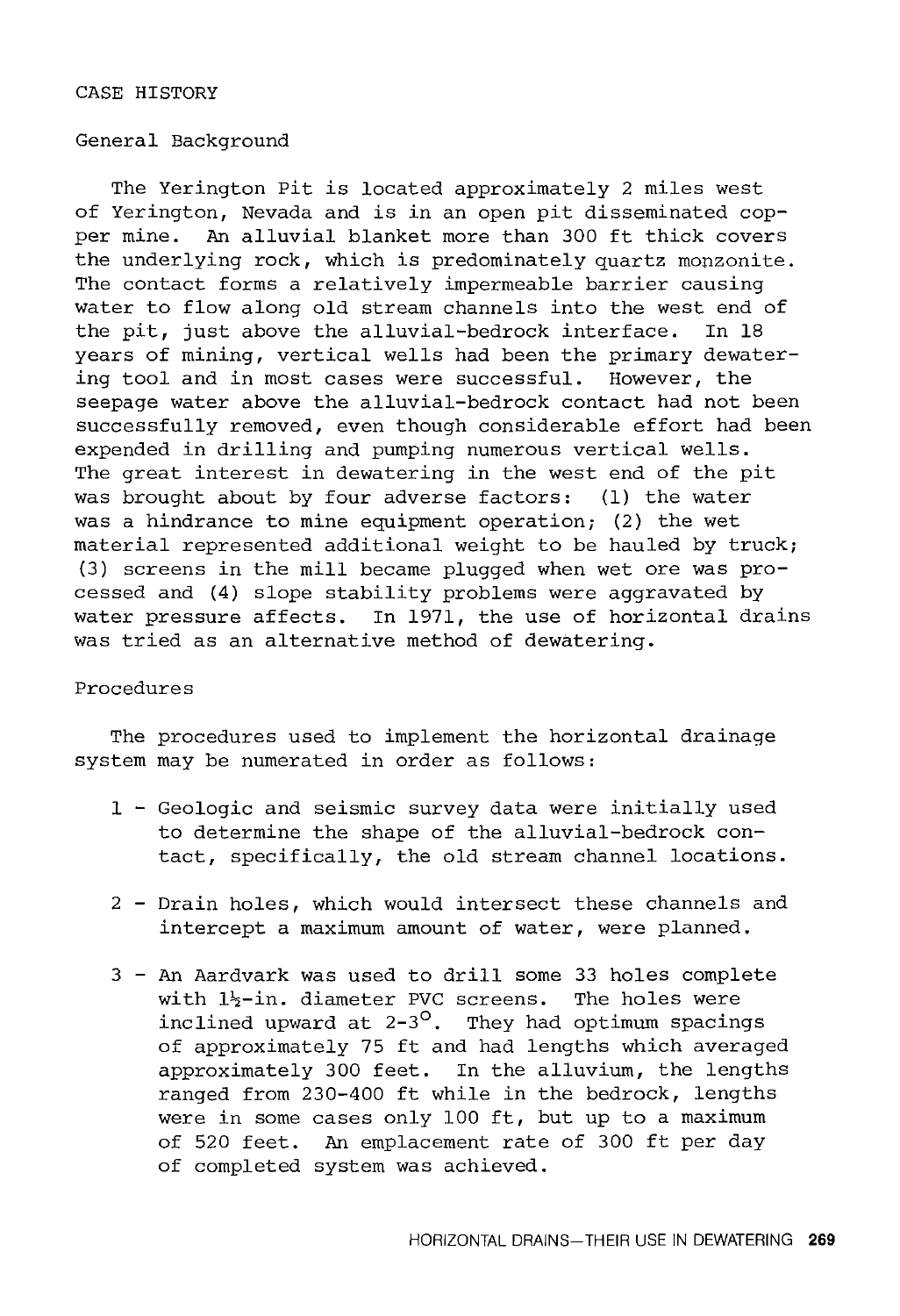4 - A collection system was constructed which would pipe the water from the individual drains to one central pump station, where the water was removed from the pit.

#### Results

The end results of the project were that the visible saturated zone and related seepage were completely eliminated. Further, the movement of a two bench failure which had developed in the alluvium, due to adverse water pressures, was completely stopped within the first two days the drains were operational. Mining equipment operation and efficiency improved and down-time in the mill due to screen plugging was essentially eliminated.

#### Costs

Two different contractual agreements were used during the drain emplacement project. The first was an equipment lease basis and the second was a complete contract basis. The resulting direct drain costs were \$2.94 per linear foot for the equipment lease basis and \$4.85 per linear foot for the contract basis. Operator costs for the equipment lease basis probably added approximately \$1.50 to the cost, for a total of \$4.44 per linear foot.

#### Summary

The case history presents the results of a complete horizontal drainage project. Costs were probably higher at the time(l971) than they perhaps should have been, but the project .had been approached on a research basis. The success is attested to by the immediate results which were produced and the fact that, on another pushback in 1972 in the same area of the pit, mine management again successfully used horizontal drains to dewater. Costs during the second phase were reduced approximately 50¢ a linear foot. A series of photographs dipicting various aspects of the case history is presented in Figures 7 through 13.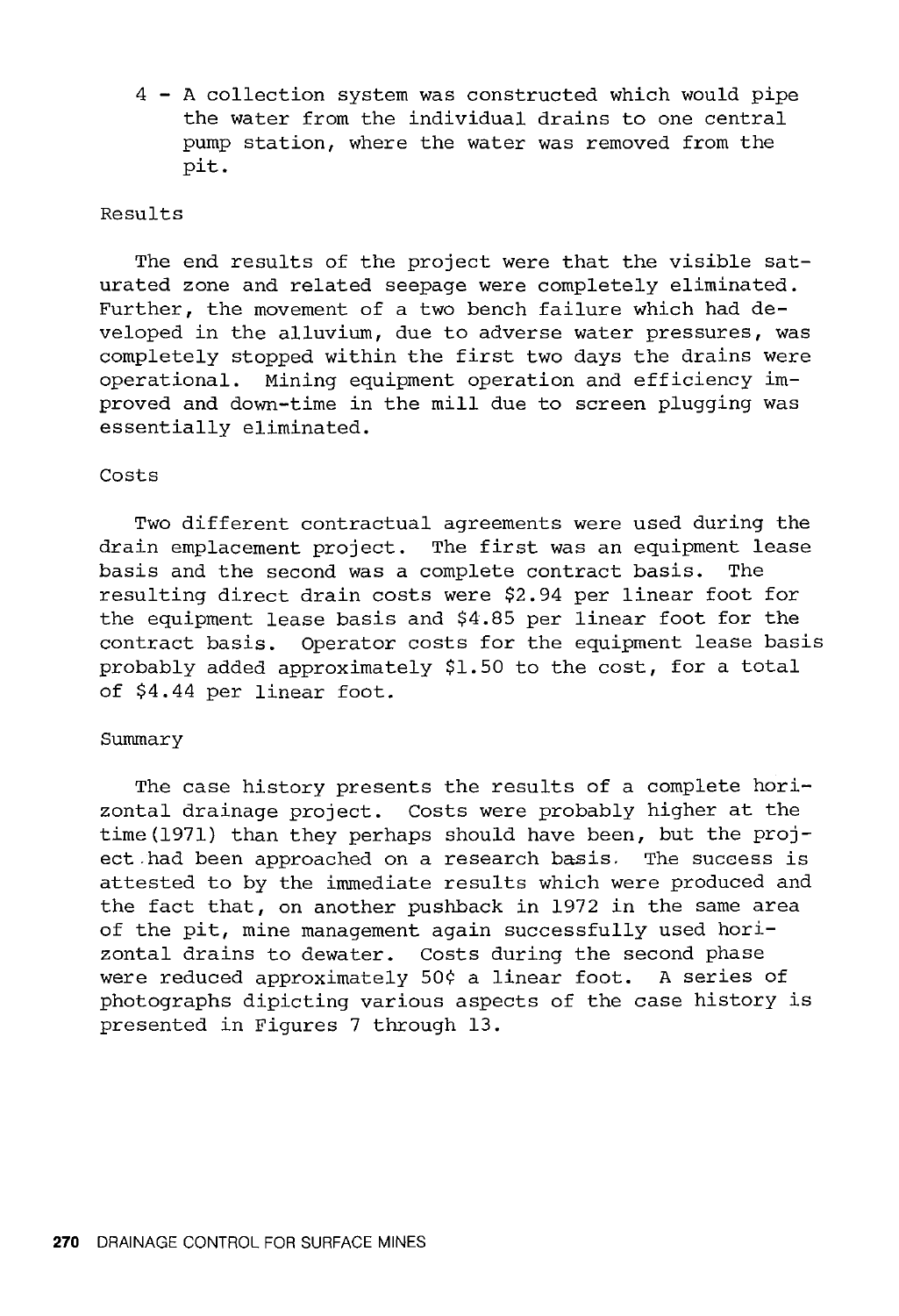

Figure 7. West End of Yerington Pit Showing Saturated Zone Immediately Behind Mining Equipment.



Figure 8. Aardvark Drilling Drainage Hole.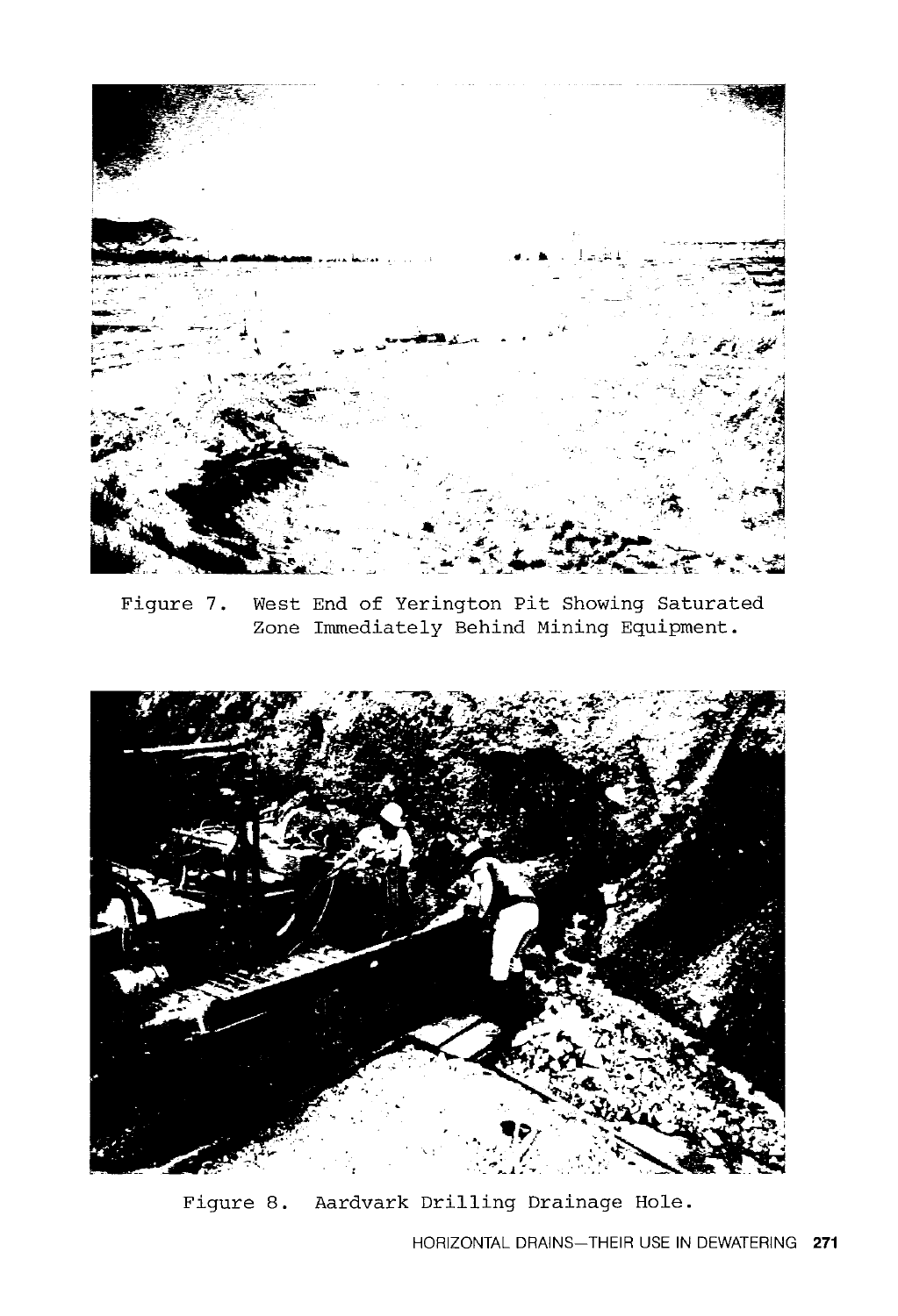

Figure 9. Tricone Bit and PVC Screen.



Figure 10. Completed Horizontal Drain. **272** DRAINAGE CONTROL FOR SURFACE MINES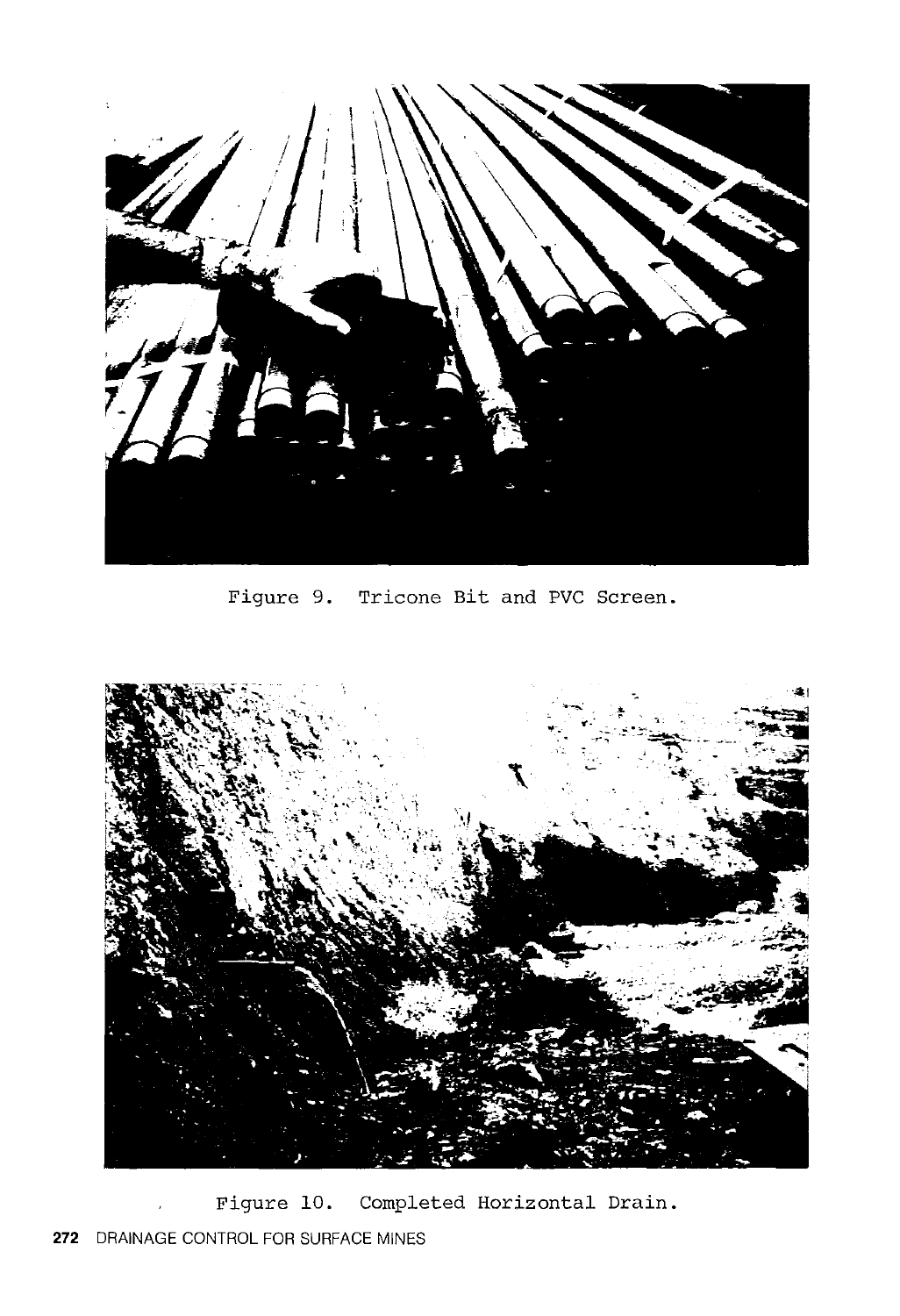

Figure 11. Horizontal Drain, Rubber Connecting Pipe and Water Collector System.



Figure 12. Water Collection System Dischargimg to Pump Sump Intake.